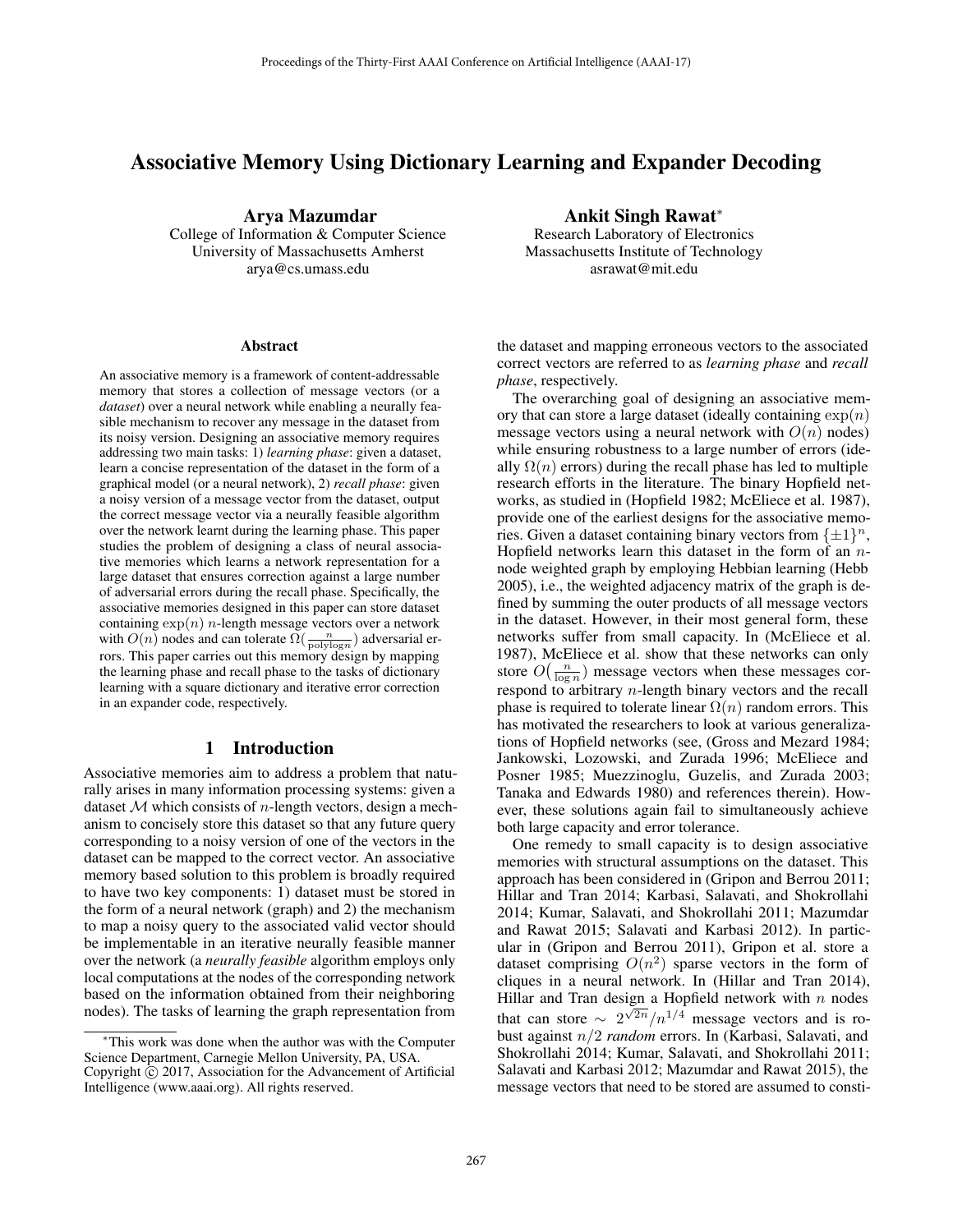tute a subspace. In (Karbasi, Salavati, and Shokrollahi 2014; Kumar, Salavati, and Shokrollahi 2011; Salavati and Karbasi 2012), the task is to learn a bipartite factor graph of the linear constraints satisfied by the dataset subspace. The error correction during recall phase is then performed by running a belief propagation algorithm (Richardson and Urbanke 2008) over the bipartite graph. In (Karbasi, Salavati, and Shokrollahi 2014), Karbasi et al. work with a model where the message vectors in the dataset have overlapping sets of coordinates so that shortened vectors obtained by restricting the original message vectors to each of these overlapping sets belong to a subspace. Under this model, they design associative memories that can store exponential number (in  $n$ ) of message vectors while correcting linear number (in  $n$ ) of random errors during the recall phase.

The results in (Karbasi, Salavati, and Shokrollahi 2014) hinge on the fact that the learning phase of their memory design recovers a bipartite graph which has certain desirable structural properties that are required for belief propagation type decoders to converge. However, no guarantee of recovering such a bipartite graph during the learning phase is provided in (Karbasi, Salavati, and Shokrollahi 2014) even when we assume the subspace associated with the dataset has one such graphical representation to begin with. Recognizing the requirement of learning correct bipartite graph during the learning phase, we explore a sparse recovery based approach to design associative memories with the subspace dataset model in (Mazumdar and Rawat 2015). This approach assumes that the dataset belongs to a subspace whose orthogonal subspace has null space property, a sufficient condition for sparse signal recovery. This allows one to learn any basis for the orthogonal subspace during the learning phase and then recast the recall phase as a sparse recovery problem (Candes and Tao 2006; Donoho 2006). The approach in (Mazumdar and Rawat 2015) also allows for the strong error model containing *adversarial* errors. Specifically, (Mazumdar and Rawat 2015) considers two candidate signal models which contain  $n$ -length message vectors and utilize  $O(n)$  sized neural networks to store the signals. The two models have the datasets of sizes  $\exp(n^{3/4})$ and  $\exp(r)$  with  $1 \leq r \leq n$ , respectively. Furthermore, the designed associative memories based on these two signal models respectively allow for recovery from  $\Omega(n^{1/4})$  and  $\Omega\left(\frac{n-r}{\log^6 n}\right)$ adversarial errors in a neurally feasible manner.

 $\overline{\log^6 n}$ In this paper, we also follow the subspace model as in (Karbasi, Salavati, and Shokrollahi 2014; Kumar, Salavati, and Shokrollahi 2011; Salavati and Karbasi 2012; Mazumdar and Rawat 2015). We assume the dataset to form a subspace which is defined by *sparse linear constraints*. The model of sparse linear constraints are quite natural and less restrictive than the previous models of works such as (Mazumdar and Rawat 2015). Note that this signal model is similar to the model explored in Karbasi et al. (Karbasi, Salavati, and Shokrollahi 2014). However, our approach and contributions differ from (Karbasi, Salavati, and Shokrollahi 2014), as we ensure that the learning phase *provably* generates the correct bipartite graph which can guarantee the error correction from a large number of errors using an iterative algorithm during

the recall phase. We also note that similar to (Mazumdar and Rawat 2015) we work with the stronger error model involving adversarial errors, but our scheme is superior to that of (Mazumdar and Rawat 2015) in terms of storage capacity (see, Theorems 1, 3) and number of correctable adversarial errors (improvement by poly-log factors, see, Theorems 1, 2, 3). We want to point out that the main technical challenge in associative memory is not to individually design the learning or recall phases, but to interface them in a way that is consistent with the operations of both phases, and to give an end-to-end performance guarantee.

Here, we note that the problem of designing an associative memory is closely related to the well studied nearest neighbor search (NNS) problem and its relaxation approximate nearest neighbor search (A-NNS) problem (Indyk and Motwani 1998; Andoni and Indyk 2008; Samet 2005; Wang et al. 2014). The solutions to the A-NNS problem enable one to store a dataset in such a manner that noisy versions of the vectors in a dataset (with bounded noise) can be mapped to the correct vectors. Additionally, the A-NNS solutions do not put assumptions on the dataset. However, this comes at the cost of removing the requirement of having a fast iterative or neurally feasible recall phase. Furthermore, the A-NNS solutions, especially based on locally sensitive hashing (Indyk and Motwani 1998; Har-Peled, Indyk, and Motwani 2012) have large space complexity, i.e., polynomial in size of dataset. We note that the A-NNS solutions are very much aligned to the vector (image) retrieval task (Jégou, Douze, and Schmid 2011; Yu et al. 2015; Ferro, Gripon, and Jiang 2016) which need not have a neurally feasible retrieval algorithm.

The rest of the paper is organized as follows. In Sec. 2, we define the dataset model considered in this paper and present the main results of this paper along with key techniques and ideas involved in establishing those results. Sec. 3 is dedicated to the proof of the main theorem. In Sec. 3.1, we describe the learning phase of the associative memory design results along with the relevant technical details. In Sec. 3.2, we present an iterative error correction algorithm which is employed during the recall phase of the designed associative memory. This analysis of the algorithm relies on the expansion properties of the bipartite graph which defines the dataset and is learnt during the learning phase. We conclude the paper with some comments on performance in Sec. 5.

## 2 Main results and techniques

## 2.1 Model for datasets

We focus on the associative memories based on the operations on R, the set of real numbers. In our first model, we consider the message patterns to be vectors over  $\mathbb{R}$ . In the second model we comment on neural associative memories storing binary message patterns that are obtained by our approach.

Dataset over real numbers: the sparse-sub-Gaussian model We assume the message set to form a linear subspace defined by sparse linear constraints over R. Let  $M \subseteq$  $\mathbb{R}^n$  denote the set of message vectors (signals) that need to be stored on the associative memory. Let B be an  $m \times n$  matrix comprising the linear constraints that define the message set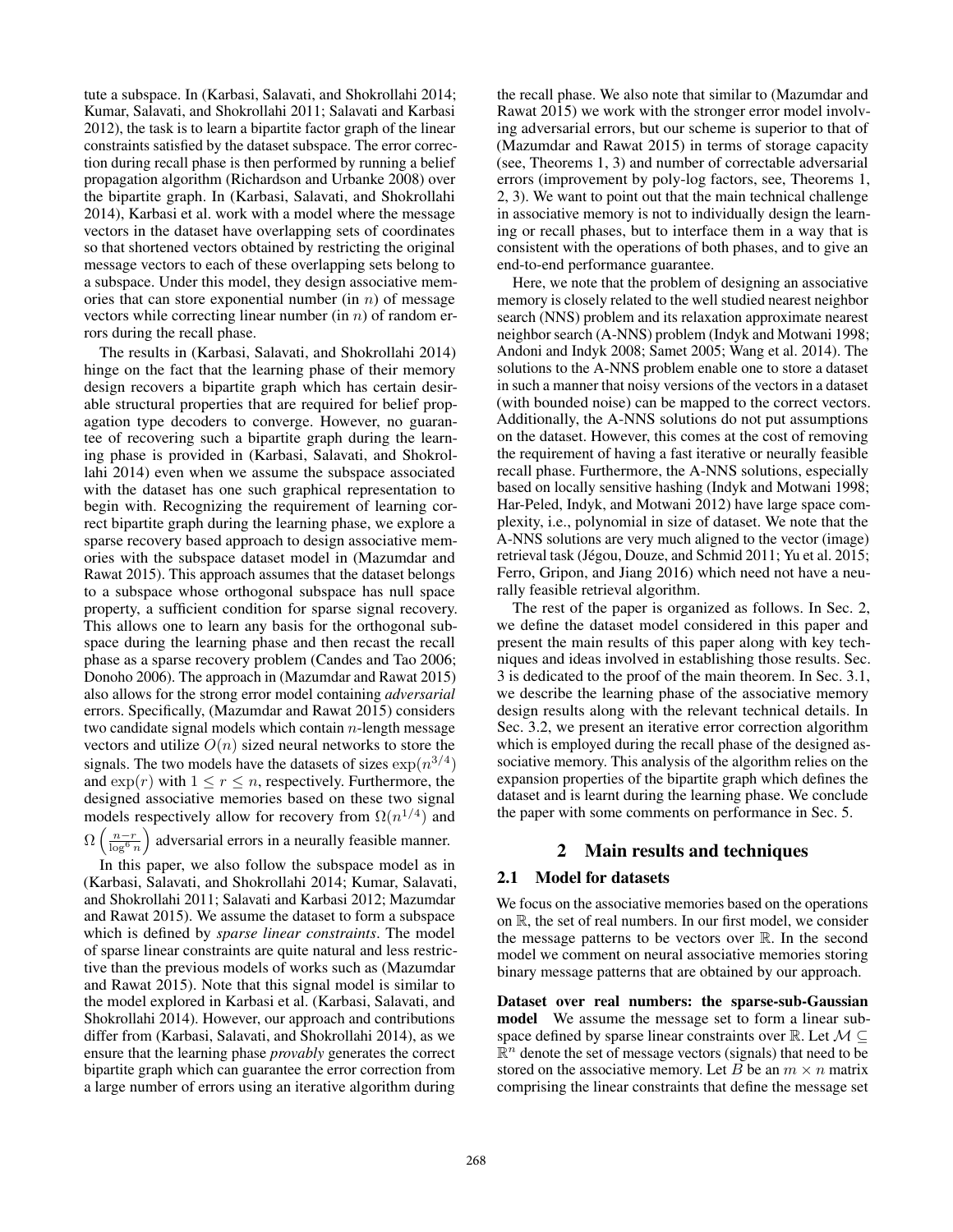$M$ . In particular, we have

$$
Bx = 0 \quad \forall \mathbf{x} = (x_1, x_2, \dots, x_n) \in \mathcal{M}.
$$
 (1)

In order to fully specify the message set  $M$ , we still need to provide a stochastic model for the matrix  $B$ . Towards this, we consider a random ensemble of sparse matrices. For each  $j \in$  $[n] := \{1, 2, \ldots, n\}$ , we consider the following experiment. We pick  $d$  element uniformly at random with replacement from the set  $[m]$ . Let  $\mathcal{N}_i$  denote the set comprising these randomly picked elements. For  $1 \le i \le m$ ,  $1 \le j \le n$ , we define

$$
\xi_{i,j} = \begin{cases} 1 & \text{if } i \in \mathcal{N}_j \subset [m] \\ 0 & \text{otherwise.} \end{cases}
$$
 (2)

Let  ${R_{i,j}}_{1 \leq i \leq m, 1 \leq j \leq n}$  be a collection of independent and identically distributed (i.i.d.) sub-Gaussian random variables. Given the random variables,  $\{\xi_{i,j}, R_{i,j}\}_{1 \leq i \leq m, 1 \leq j \leq n}$ , we assume that the  $(i, j)$  th entry of the matrix  $B$  is defined as assume that the  $(i, j)$ -th entry of the matrix  $\overline{B}$  is defined as

$$
B_{i,j} = \xi_{i,j} R_{i,j} \in \mathbb{R} \text{ for } 1 \le i \le m, \ 1 \le j \le n. \tag{3}
$$

Through out this paper, we refer to this model for the dataset to be stored on a neural associative memory as *sparse-sub-Gaussian model*. We work with various values of d which we specify while stating different parameters that we obtain for the designed associative memories in Sec. 2.2.

This model is a quite natural random model of bipartite graphs that allow for multi-edges. Indeed, consider a bipartite graph with disjoint sets of vertices  $[n]$  (variable nodes) and  $[m]$  (check nodes). There are d edges out of each variable node, being incident on uniformly and independently chosen vertices from the check nodes.

**Remark 1.** *The requirement on*  $R_{i,j}$  *is quite generic as it allows for many distributions. For example, we can assume that*  $R_{i,j}$  *belongs to a finite set of integers*  $\{-L, -L +$  $1,\ldots,-1,1,\ldots,L-1,L$ *}. Similarly, in another setup,*  $R_{i,j}$ *can be assumed to be a Gaussian random variable.*

Binary dataset Our model of binary dataset is same as above except for the fact that 1)  $M \subseteq \{+1, -1\}^n$ , and 2)  $R_{i,j}$  is uniform over  $\{+1, -1\}$  in (3). The condition of (1) must be satisfied for any  $x \in \mathcal{M}$ .

#### 2.2 Our main results

We establish that, for a dataset  $M$  corresponding to the nullspace defined by the matrix  $B$ , the said matrix  $B$  can be exactly recovered from the dataset in polynomial time. Recall that there can be many sets of basis-vectors for the nullspace of  $M$ . Still, we claim that it is possible to accurately recover the matrix  $B$  that has been generated by the sparsesub-Gaussian model described above.

It is essential for us that we recover the matrix  $B$  exactly. Being generated by the random model defined above, B exhibits certain graph expansion property that is necessary for our recall phase to be successful. This matrix  $B$  enables the error correction during the recall phase with the help of a simple iterative (neurally feasible algorithm). We summarize the parameters achieved by such memory as follows.

**Theorem 1.** Suppose that  $c, c', c'' > 0$  are three constants. Let *n* be a large enough integer and  $m = c \frac{n}{\log n}$ . Assume *that* B *is an* m × n *matrix generated from the sparse-sub-Gaussian model described in Sec. 2.1 with*  $c' \leq d \leq c'' \log n$ , *and*  $M = \{x \in \mathbb{R}^n : Bx = 0\}$ . *Then, with high probability* (w.h.p.) M is an  $n - m = n(1 - c/\log n)$  dimensional *subspace that can be stored in a neural network (learned in poly-time in the learning phase) while allowing for correct recovery from*  $\Omega(\frac{n}{d^2 \log^2 n})$  *adversarial errors during the recall phase with a neurally feasible algorithm.* 

The proof of this theorem has been provided in Sec. 3. This result is obtained by utilizing a novel connection between recovering the matrix B defining the underlying dataset  $M$  and the dictionary learning problem with a square dictionary as studied in (Spielman, Wang, and Wright 2012; Adamczak 2016; Blasiok and Nelson 2016). Given access to the dataset  $M$ , we can easily find a basis for the null-space of M containing  $m = n - \dim(M)$  n-length vectors. Let A denote the  $m \times n$  matrix which has the m vectors in this basis as its rows. Note that the row vectors of  $B$  also span the subspace orthogonal to the dataset  $M$ . Moreover, w.h.p.,  $B$  is a full rank matrix. This implies that the following relationship holds w.h.p.,

$$
A = DB,\t\t(4)
$$

where D is an invertible  $m \times m$  matrix. Note that recovering the matrix  $B$  from  $\vec{A}$  is now equivalent to dictionary learning problem (Olshausen and Field 1997) where  $n$  columns of  $A$ and  $B$  corresponds to  $n$  observations and the associated coefficients, respectively. Furthermore the matrix  $D$  corresponds to a square dictionary (Spielman, Wang, and Wright 2012).

As for the recall phase, we rely on the observations (as shown in Sec. 3.2) that w.h.p. the bipartite graph associated with the sparse random matrix  $B$  is an expander graph. Assume that we are given a noisy version *y* of a valid message vector  $x \in M$  such that we have

$$
y = x + e \tag{5}
$$

where *e* denotes the error vector. Recovering *x* from the observation *y* can be cast as a sparse recovery problem of recovering *e* from  $z = By = B(x + e) = Be$ . If the bipartite graphs associated with  $B$  is an expander graph (which holds w.h.p.), we can solve this sparse recovery problem by an efficient and iterative algorithm (Jafarpour et al. 2009) which is motivated by the decoding algorithm of expander codes (Sipser and Spielman 1996) in coding theory literature.

Due to the sample complexity requirements for efficient square-dictionary learning algorithms (Spielman, Wang, and Wright 2012; Adamczak 2016; Blasiok and Nelson 2016), the above model allows us to store datasets that satisfy at most  $O\left(\frac{n}{\log n}\right)$  $\sum$  linear constraints. However if we allow for a learning-phase that takes quasi-polynomial time, then it is possible to store restricted datasets that satisfy  $m = \Theta(n)$ sparse-linear constraints. We summarize the result below.

**Theorem 2.** Let *n* be a large enough integer and  $m = cn$ *for a some constant* c < 1/200*. For a large enough constant*  $C > 0$ , let B be an  $m \times n$  matrix generated from the sparse*sub-Gaussian model described in Sec.* 2.1 with  $d = C \log n$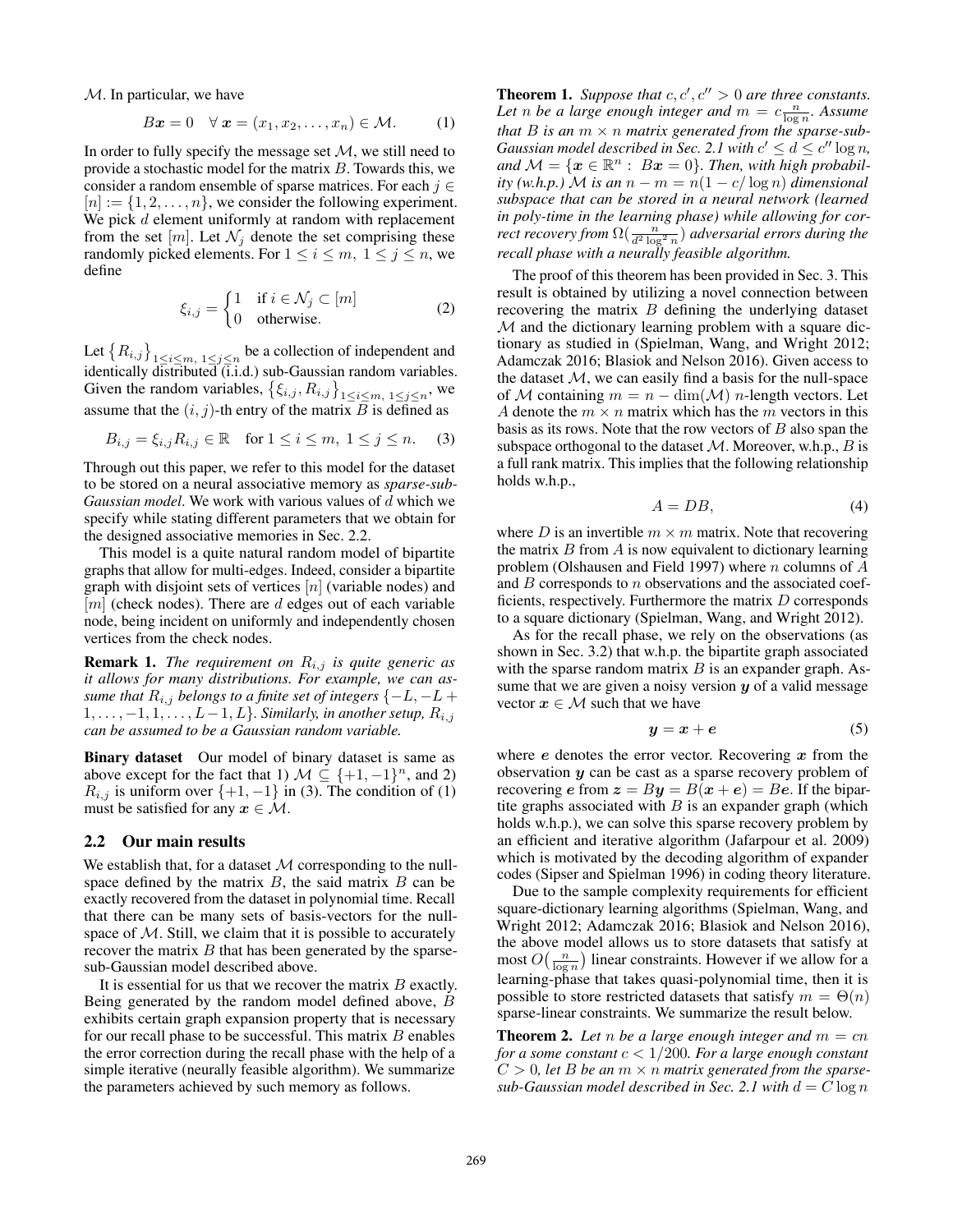*and*  $M = \{x \in \mathbb{R}^n : Bx = 0\}$ *. Then w.h.p.,* M *is an*  $n - m = n(1 - c)$  *dimensional subspace that can be stored in a neural network (learned in quasi-polynomial-time in the learning phase) while allowing for error correction from*  $\Omega(\frac{n}{\log^2 n})$  *adversarial errors during the recall phase with a* neurally feasible algorithm. *neurally feasible algorithm.*

While in terms of storage capacity this theorem is inferior to that of Theorem 1, it may represent some datasets better, and has better error correction capability. While the recall phase of this algorithm works same as above, for the learning phase we can no longer rely on the dictionary-learning algorithms. Instead we do an exhaustive search over all possible sparse vectors to find out a sparse basis for the null-space of  $M$  which end up taking a quasi-polynomial time, if we choose parameters suitable for the recall phase. We here crucially use the fact that for  $m = cn$  and  $d = C \log n$  such a sparse basis is unique, which can be obtained from the results of (Spielman, Wang, and Wright 2012). The proof of the recall phase for this theorem remains same as that of Theorem 1.

Finally, while both Theorems 1 and 2 have their counterparts when storing binary vectors, we present only one result for brevity. A sketch of the proof of the following theorem has been given in Sec. 4.

**Theorem 3** (Binary dataset). Suppose that  $c, c', c'' > 0$  are *three constants. Let* n *be a large enough integer such that*  $m = c \frac{n}{\log n}$ . Assume that B is an  $m \times n$  matrix generated from the binary dataset model described in Sec. 2.1 with *from the binary dataset model described in Sec. 2.1 with*  $c' \leq d \leq c'' \log n$  and  $\mathcal{M} = \{ \mathbf{x} \in \{\pm 1\}^n : B\mathbf{x} = 0 \}.$ *Then w.h.p.,*  $|\mathcal{M}| = \exp((n - \alpha n \log(d \log n) / \log n))$  *for a constant* α *and* M *can be stored in a neural network (learned in polynomial-time in the learning phase) while allowing for error correction from*  $O(\frac{n}{d^2 \log^2 n})$  *adversarial errors during*<br>the recall phase with a neurally fassible algorithm *the recall phase with a neurally feasible algorithm.*

#### 3 Proof of Theorem 1

#### 3.1 Learning phase of associative memory design

As discussed in the previous section, under the dataset model considered in this paper, the learning phase of the associative memory design can be mapped to the problem of dictionary learning with a square dictionary. The very same dictionary learning problem with slightly different random model for the coefficient vector has been studied in (Spielman, Wang, and Wright 2012; Adamczak 2016; Blasiok and Nelson 2016). (We refer the reader to a longer version of this paper (Mazumdar and Rawat 2016) for a description of this line of work.) We then utilize the dictionary learning algorithm used in (Adamczak 2016) to exactly learn the matrix B which define our dataset and comment on the modifications required in the analysis of Adamczak (Adamczak 2016) to obtain guarantees on the performance of this algorithm.

**Exact recovery of the matrix**  $B$  Our learning phase constitutes learning the matrix  $B$  exactly from the dataset  $M$ . Utilizing the dictionary learning algorithm from (Adamczak 2016), we design the learning phase for an associative memory storing the message set described in Sec. 2.1. The learning phase consists of the following two steps.

- 1. Given the message vectors from the dataset  $M$ , first construct a basis for the subspace orthogonal to the dataset subspace  $\mathcal{M} = \{x : Bx = 0\} \subset \mathbb{R}^n$  with dim $(\mathcal{M}) =$  $n - m$ .
- 2. Let  $A \in \mathbb{R}^{m \times n}$  denote the basis obtained in the previous step. Since w.h.p.  $B$  is a full-rank matrix, we have

$$
A=DB,
$$

where  $D \in \mathbb{R}^{m \times m}$  is a non-singular matrix. Now employ the modified ERSpUD dictionary learning algorithm (Adamczak 2016) with the matrix A as its input. Note that the algorithm outputs candidates for the matrices  $D$  and  $B$ . The method of this square-dictionary learning and the algorithm are summarized in the longer version of this paper (Mazumdar and Rawat 2016).

Next, we show that the proposed learning phase w.h.p. exactly recovers the matrix  $B$ . Note that the sparse-sub-Gaussian model used to generate  $B$  (cf. Sec. 2.1) slightly differs from the Bernoulli-sub-Gaussian model studied in (Spielman, Wang, and Wright 2012; Adamczak 2016) (cf. (Mazumdar and Rawat 2016, Appendix A)). In particular, for every  $j \in [n]$ , the distribution of the random variables  $\{\xi_{i,j} : i \in$ [m]} and  $\{\eta_{i,j} : i \in [m]\}$  is different<sup>1</sup>. However, this difference is not very crucial for the success of the learning algorithm as we still have independence among the random variables  $\xi_{i,j}$ s which are indexed by different values of  $j \in [n]$ . We formalize the exact recovery guarantees for the matrix  $B$  in the following result.

**Theorem 4.** Let  $B \in \mathbb{R}^{m \times n}$  be a matrix generated by the *sparse-sub-Gaussian model (cf. Sec. 2.1) and* M *be the associated dataset, i.e.,*  $\mathcal{M} = \{x : Bx = 0\}$ *. Then there exists a constant*  $c > 0$  *such that whenever we have*  $n \geq cm \log m$ *the two step learning phase of the associative memory as described above exactly recovers the linear constraints in* B *with probability at least*  $1 - 1/n$ *.* 

We refer the reader to (Mazumdar and Rawat 2016) for the proof of Theorem 4.

#### 3.2 Recall phase of associative memory design

In this section we present an iterative algorithm which recovers the correct message vector among the dataset  $M$  from its noisy version. The noisy observation is assumed to be corrupted at adversarially chosen coordinates. The correctness of the iterative algorithm relies on the observation that the bipartite graph associated with the matrix  $B$  which defines our dataset  $M$  is a good expander graph. We first formalize this expansion property in the following result. We then present the iterative algorithm and show that it can provably tolerate  $\Omega\left(\frac{n}{\text{polylog} n}\right)$ ) adversarial errors.

<sup>&</sup>lt;sup>1</sup>We focus on the sparse-sub-Gaussian model as opposed to the Bernoulli-sub-Gaussian model as the bipartite graph associated with the matrix  $B$  generated by the sparse-sub-Gaussian model is a good expander w.h.p. We utilize this fact while designing the recall phase for the proposed associative memory in Sec. 3.2.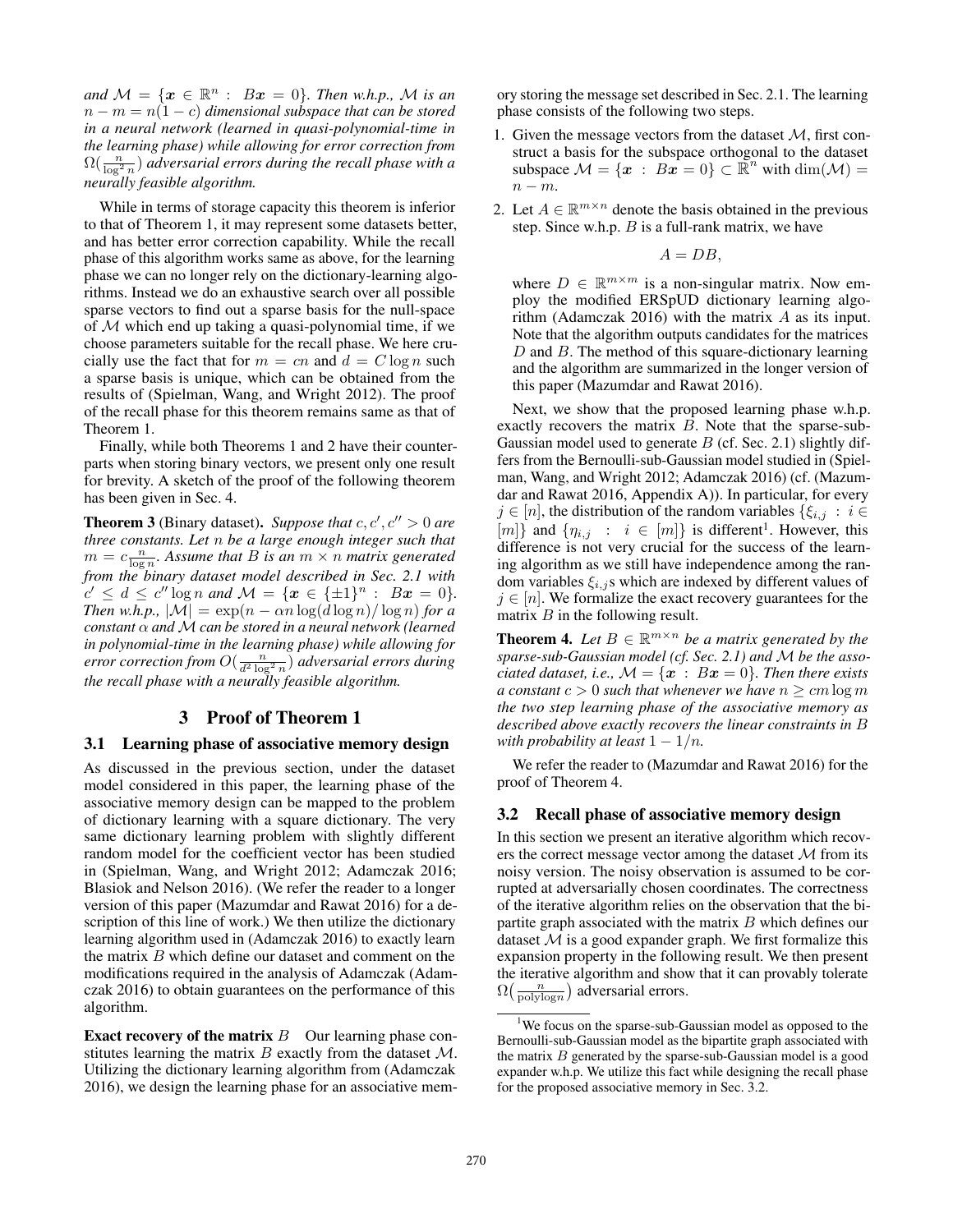Expansion property of the bipartite graph defined by B Let  $\mathcal{G}_B = (\mathcal{L} = [n], \mathcal{R} = [m], \mathcal{E}_B)$  be a bipartite graph where  $\mathcal L$  and  $\mathcal R$  denote the index sets of left and right vertices, respectively. The matrix  $B$  which defines our dataset  $M$ gives the  $m \times n$  adjacency matrix of the graph  $\mathcal{G}$ , i.e., for  $\ell \in \mathcal{L}$  and  $r \in \mathcal{R}$ , we have an edge  $(\ell, r) \in \mathcal{E}_B$  iff  $B_{r,\ell} \neq 0$ . More specifically, the weight of the edge  $(\ell, r) \in \mathcal{E}_B$  is  $w_{\ell,r} = B_{r,\ell}$ . It follows from the sparse-sub-Gaussian model (cf. Sec. 2.1) which generates the random matrix  $B$  that every vertex in  $\mathcal L$  has degree d and each of the d neighbors for a vertex in  $\mathcal L$  are chosen uniformly at random from the set of right vertices  $R$  with replacement. The following result states that expansion properties that hold for such a graph with high probability.

**Proposition 1.** Assume that  $\epsilon > 0$  and  $d = O(\frac{n}{m \log n})$ . Let  $C = (C \mathcal{P} S)$  be a random d left requier argue where each  $\mathcal{G} = (\mathcal{L}, \mathcal{R}, \mathcal{E})$  *be a random d-left regular graph where each of the* d *neighbors for a left vertex are chosen uniformly at random from the set of right vertices with replacement. Then, for a large enough n, w.h.p.,*  $G$  *is an*  $\left(\frac{m^2}{d^2n}, (1 - \epsilon)d\right)$ *expander graph, where a bipartite graph is* (t, l)*-expander, if for every*  $S \subseteq \mathcal{L}$  *such that*  $|S| \leq t$ *, we have*  $|\mathcal{N}(S)| \geq$  $l|S|$ *. Here,*  $N(S) ⊆ R$  *denotes the vertices in* R *that are neighbors of vertices in* S*.*

*Proof.* Let's consider a set  $S \subseteq \mathcal{L}$  such that  $|S| = s \leq \frac{m^2}{d^2n}$ . Let  $\mathcal{T} \subseteq \mathcal{R}$  be a set of right vertices such that  $|\mathcal{T}| < (\mathbf{1} - \mathbf{1})$  $\epsilon)$ ds. The probability that  $\mathcal{N}(\mathcal{S}) \subseteq \mathcal{T}$  is upper bounded by  $\left(\frac{(1-\epsilon)ds}{m}\right)$  $\int_{0}^{ds}$ . Now, taking the union bound over all the sets  $S \subseteq \mathcal{L}$  such that  $|S| = s$  and the sets  $\mathcal{T} \subseteq \mathcal{R}$  such that  $|\mathcal{T}| < (1 - \epsilon)ds$ , the probability  $P_s$  that the the graph G has a non-expanding set of size s, is upper bounded as follows.

$$
P_s \le {n \choose s} {m \choose (1-\epsilon)ds} ((1-\epsilon)ds/m)^{ds}
$$
  
 
$$
\leq e^{s+(1-\epsilon)ds} (n/s)^s ((1-\epsilon)ds/m)^{\epsilon ds}.
$$
 (6)

We can rewrite  $(6)$  as,

$$
P_s \le e^{s + (1 - \epsilon)ds} \left( d n/m \right)^s \left( ds/m \right)^{\epsilon ds - s} . \tag{7}
$$

Now, using our assumption that  $s \leq \frac{m^2}{d^2 n}$ , we obtain that

$$
P_s \le e^{s + (1 - \epsilon)ds} \left( m/dn \right)^{\epsilon ds - 2s}.
$$
 (8)

Using union bound, we have that  $\mathcal G$  is not an  $\left(\frac{m^2}{d^2n},(1-\epsilon)d\right)$ expander with probability at most

$$
\sum_{s=1}^{\frac{m^2}{d^2n}} P_s \le \frac{m^2}{d^2n} e^{s + (1-\epsilon)ds} \left(\frac{m}{dn}\right)^{\epsilon ds - 2s}.
$$
 (9)

Now, for large enough  $n$ , the R.H.S. of (9) vanishes as we have  $\frac{m}{dn} = \widetilde{O}(\frac{1}{\log n})$ 

Iterative decoding algorithm Remember that during the recall phase we are given an n-length observation vector *y* which is noisy version of one of the message vectors from the dataset M, i.e.,

$$
y = x + e, \text{ for some } x \in \mathcal{M}.
$$
 (10)

#### Expander decoding algorithm

**Input:** The vector  $z = Be$  and the matrix B. 1: Define  $\mathcal{N}_j := \{i \in [m] : B_{i,j} \neq 0\} \ \forall \ j \in [n].$ 2: Initialize  $\hat{e} = 0$ . 3: **if**  $z = B\hat{e}$  then<br>4: End the decoder End the decoding and output  $\hat{e}$ . 5: else 6: Find an index  $j \in [n]$  such that the multiset  $\{\frac{g_i}{B_{i,j}}\}_{i\in\mathcal{N}_j}$  has at least  $(1-2\epsilon)d$  identical elements, say  $\delta$ . Here,  $g_i$  is the gap (cf. (12)) of the constraint defined by the *i*th row of  $B$ . 7: Set  $\widehat{e}_j \leftarrow \widehat{e}_j + \delta$  and go to 2. 8: end if

Figure 1: Recovery algorithm for sparse vector from expander graphs based measurement matrix (Jafarpour et al. 2009).

Assuming that we have exactly learnt the  $m \times n$  matrix B during the learning phase of the associative memory (as described in Sec. 3.1), we obtain an  $m$ -length vector as follows.

$$
z = By = B(x + e) = Be,
$$
 (11)

where the last equality follows as we have  $x \in \mathcal{M} = \{x \in \mathcal{M}\}$  $\mathbb{R}^n$  :  $Bx = 0$ . Note that we have reduced the problem of recovery of the correct message vector *x* from *y* to the task of recovering *e* from *z*. Assuming that the error vector *e* satisfies certain sparsity constraint, the latter problem is exactly the problem of recovering the sparse vector *e* from its linear measurements via the measurement matrix B. As shown in Proposition 1, w.h.p., the matrix  $B$  corresponds to the adjacency matrix of an expander graph. In (Jafarpour et al. 2009), Jafarpour et al. have adapted the iterative error correction algorithm for expander codes from (Sipser and Spielman 1996) to the problem of sparse recovery problem when the measurement matrix corresponds the adjacency matrix of a good expander graph. Here we propose to employ this iterative algorithm to recover **e** from *z*. The algorithm requires calculation of *gap* for each of the linear constraints defined by the matrix  $B$  (or rows of the matrix  $B$ ) which we formally define below.

**Definition 1.** Let *e* be an error vector and  $z = Be$ . Given an estimate  $\hat{e}$  for  $e$ , for each linear constraint indexed by  $i \in [m]$ , we define a gap  $g_i$  as follows.

$$
g_i = z_i - \sum_{j=1}^n B_{i,j} \widehat{e}_j.
$$
 (12)

We describe the algorithm in Fig. 1 and present the theoretical guarantees for the performance of the algorithm from (Jafarpour et al. 2009) as follows.

**Proposition 2** ((Jafarpour et al. 2009)). Let B be an  $m \times n$ *matrix which is the adjacency matrix for a*  $(2k, (1 - \epsilon)d)$  *expander bipartite graph with*  $\epsilon \leq \frac{1}{4}$ . Then, given the measure-<br>ment vector  $z = Be$  for any k-sparse vector **e**, the expander *ment vector*  $z = Be$  *for any k*-*sparse vector e, the expander decoding algorithm (cf. Fig. 1) successfully recovers e in at most* 2k *iterations.*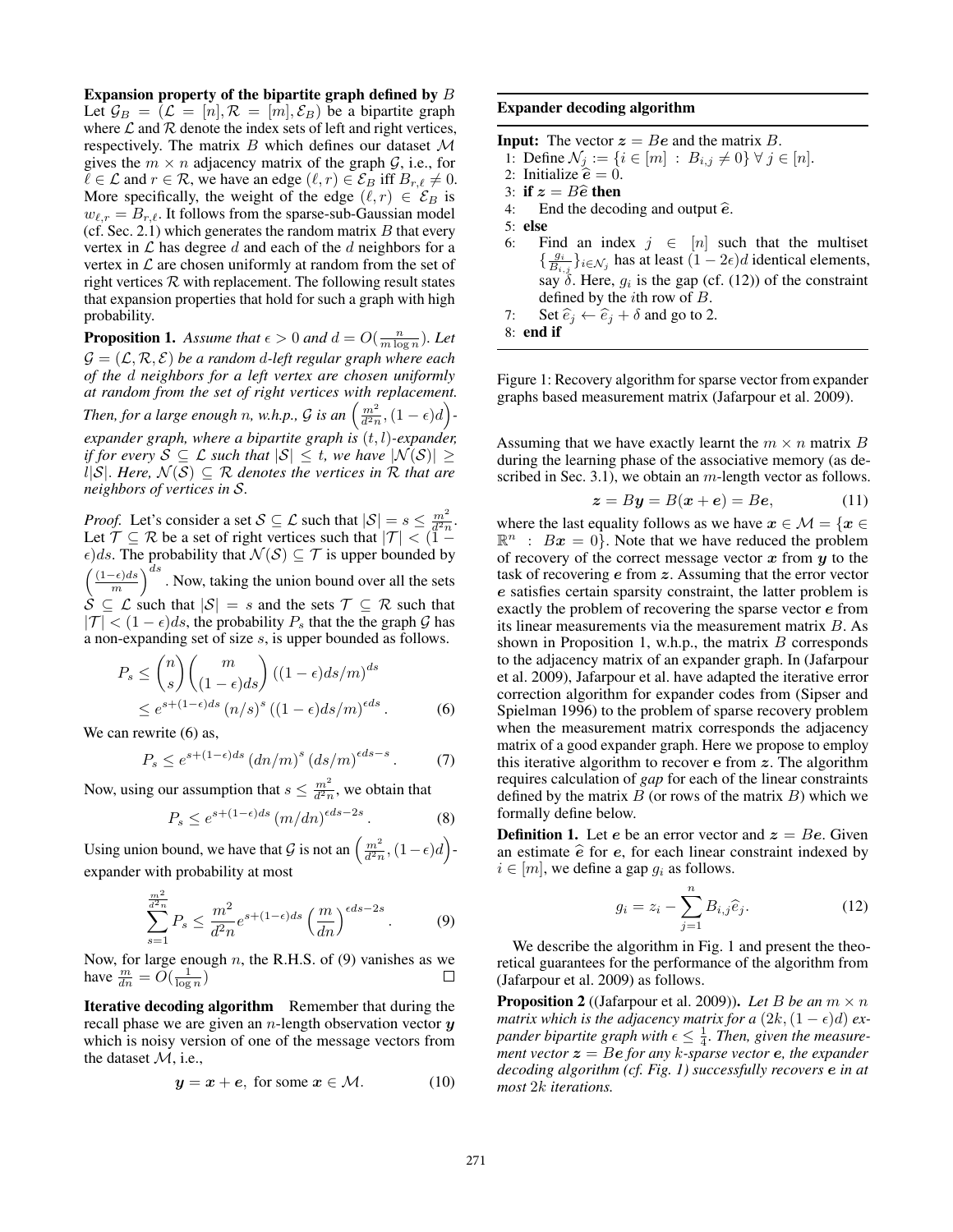We now employ Proposition 2 to characterize the error correction performance of the designed associative memories during the recall phase.

**Theorem 5.** Let B be the  $m \times n$  matrix generated by the *sparse-sub-Gaussian model described in Sec. 2.1 and* M *denote the dataset associated with the matrix* B*. Then, with probability at least*  $1 - o(1)$ *, the recall phase based on the iterative decoding algorithm described in Fig. 1 can correct at least*  $\frac{m^2}{2d^2n}$  *adversarial errors.* 

*Proof.* It follows from Proposition 1 that with probability at least  $1 - o(1)$ , the matrix B corresponds to the adjacency matrix of an  $\left(\frac{m^2}{d^2n},(1-\epsilon)d\right)$ -expander graph. Combining the expansion parameters for this expander graph with the result in Proposition 2, we obtain that the iterative decoding algorithm (cf. Fig. 1) can recover the error vector *e* from  $z = Be$  as long as *e* has at most  $\frac{m^2}{2d^2n}$  non-zero coordinates.<br>Given *u* and *e*, it is straightforward to obtain the correct Given *y* and *e*, it is straightforward to obtain the correct message vector as  $x = y - e$ . This completes the proof.  $□$ 

## 4 Proof sketch of Theorem 3: Associative memory storing binary vectors

Since the graph defined by  $B$  is still an expander (with edge weights  $\{+1, -1\}$ , for the recall phase we rely on the same expander decoding algorithm. We just want to guarantee that  $|\mathcal{M}| = |\{x \in {\{\pm 1\}}^n : Bx = 0\}|$  is of size about  $\exp(n \alpha n \log(d \log n) / \log n$ ) w.h.p. The algorithm to learn B is same as that of Theorem 1.

Instead of the random model that we have considered in Sec. 2.1, consider a random matrix  $B \in \{+1, 0, -1\}^{m \times n}$ whose each row has independently and uniformly chosen  $d'$ nonzero  $({+1, -1})$  values. This model allows us to come up with a straight-forward analysis of number of binary vectors in the null-space, while the original model gives the same estimate but with significantly lengthier analysis, that we omit for the interest of space. Note that  $d' \sim d\frac{n}{m}$  w.h.p. Now for a randomly and uniformly chosen  $\pm 1$  vector *y* of length *n*, and for some constant  $c' > 0$ ,

$$
\mathbb{P}\big\{B\mathbf{y}=0\big\}=\left(\binom{d'}{\frac{d'}{2}}/2^{d'}\right)^m\geq \left(\frac{1}{c'd'}\right)^{m/2}.
$$

This means  $\mathbb{E}\big[|\mathcal{M}|\big] \geq 2^n \cdot \big(1/(c'd')\big)^{m/2} = 2^{n - \frac{m}{2}\log(c'd')}.$ Substituting,  $m = c \frac{n}{\log n}$ , we get the promised size of M.

#### 5 Simulation results

Though our main contribution is theoretical, in this section we evaluate the proposed associative memory on synthetic dataset to verify if our methods works. Only a representative figure is presented here (Fig. 2). We consider three sets of system parameters  $(m, n, d)$  for the dataset to be stored. For each set of parameters, we first generate an  $m \times n$  random matrix  $B$  according to the sparse-sub-Gaussian model (cf. Sec. 2.1). Each non-zero entry of the matrix  $B$  is drawn uniformly at random from the set  $\{\pm 1, \pm 2, \pm 3\}$ . We then generate multiple message vectors which belong to the subspace orthogonal to all the rows of the matrix  $B$  and provide



Figure 2: Performance of recall phase for different sets of system parameters.

the learning phase with these vectors. Given these vectors we employ the dictionary learning based approach described in Sec. 3.1 to obtain an estimate  $\hat{B}$  for the matrix  $B$ . As guaranteed by Theorem 4, in our simulations,  $\overline{B}$  contains all the rows of the original matrix  $B$  (however, in a different order). For all three sets of parameters under consideration, we then utilize the estimate  $B$  to evaluate the performance of the expander decoding based recall phase (cf. Sec. 3.2). For a fixed number  $E$  of errors, we generate  $100$  error vectors  $\mathbf{e} \in \mathbb{R}^n$  with the number of non-zero entries in each error vector equal to E. The non-zero entries in these vectors are uniformly generated from the set  $\{\pm 1, \ldots, \pm 4\}$ . The positions of the non-zeros entries in each of these vectors are chosen according to a uniform random permutation on the set  $[n]$ . The performance of the recall algorithm in our simulations is illustrated in Fig. 2 where we plot the fraction of incorrectly recovered error vectors as we increase the number of errors. As expected from Theorem 5, increasing d while keeping  $m$  and  $n$  fixed degrades the performance of the recall phase. On the other hand, increasing  $m$  while keeping  $d$ and the ratio  $\frac{m}{n}$  fixed improves the performance of the recall phase.

Concluding remarks. While we use dictionary learning as a tool in the learning phase, the model of our datasets are subspace models. A large number of datasets on the other hand are also modeled by the *sparse dictionary* model (or union of subspaces). It is of interest to design associative memories, where the datasets are modeled as such. One other possible direction of future research would be to consider a subspace model with a mixture of sparse and dense constraints, which potentially will be inclusive of larger classes of real datasets. For such datasets, under suitable assumption on the generative model, one can potentially employ the techniques of recovering planted sparse vectors in a subspace spanned by dense random sub-Gaussian vectors (Demanet and Hand 2014; Qu, Sun, and Wright 2014) and utilize the recovered sparse constraints to design an iterative recall phase similar to the one presented in this paper. As in the case of (Karbasi, Salavati, and Shokrollahi 2014), the networks (graphs) appearing in our associative memory design share some similarities with the neural networks used for classification tasks. It is an interesting problem to further explore such connections.